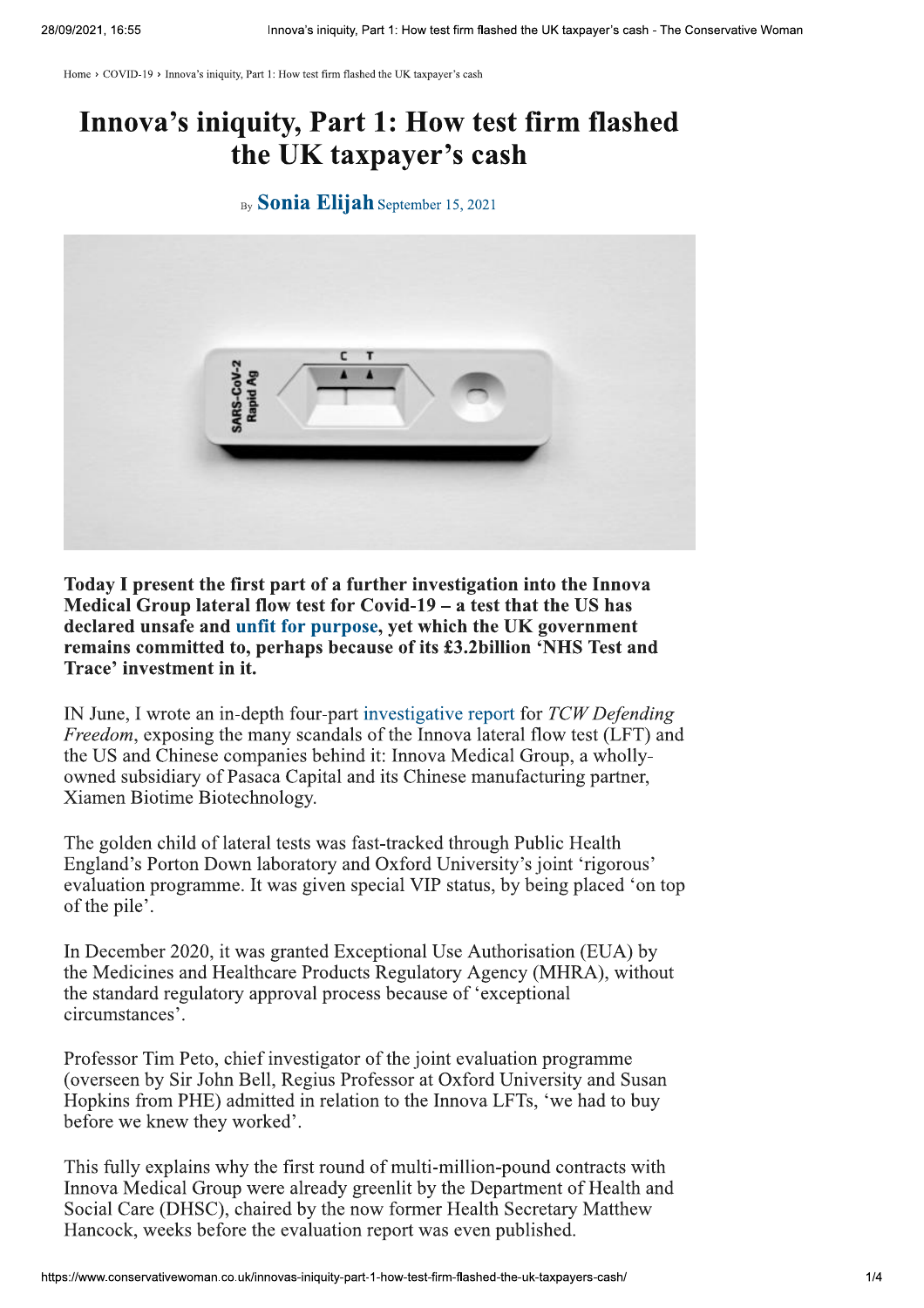Considerable evidence points to the fact that the tests were also inaccurate. unreliable and still are 'not fit for purpose'.

Innova's iniquity, Part 1: How test firm flashed the UK taxpayer's cash - The Conservative Woman<br>ints to the fact that the tests were also inaccurate,<br>it fit for purpose'.<br>S-supplied Innova test was the sole brand of LFT<br>m The Chinese-made, and US-supplied Innova test was the sole brand of LFT used as part of the Government's discredited NHS Test and Trace scheme, costing the taxpayer £32billion with no evidence that it made a measurable difference.

A recent article posted on the Good Law Project's website provides yet another dimension to this saga of ineptitude and possible corruption.

Quoting the Public Accounts Committee report on Test and Trace, which could not 'point to a measurable difference to the progress of the pandemic', the article describes one measurable difference – which was 'for the owners of the biggest of the pandemic contract winners, Innova'.

The GLP adds an *Los Angeles Times* report on how the Innova owners flashed a bank statement 'with a \$175 million balance as proof of funds' and also went ./8B58:.4;.45<385/28;340./5787@Q@4R86@R1/P80;433A81/:7@21/P803934578M@7>0<435G jets and luxury houses'.

The welcome news is that the GLP has been granted court permission to bring a judicial review, questioning the decision to make Tory life peer Dido Harding head of NHS Test and Trace from May 2020 to May 2021.

This was the period when she was 'in charge of the programme that delivered unimaginable wealth to Innova's owners, yet made no measurable difference to the progress of the pandemic'.

Up until now, roughly £4billion of taxpayers' money has been handed over to Innova Medical Group, (the last contract awarded in July was worth a hefty  $£144$ million) an unknown California start-up, formed coincidentally around the start of the pandemic by the US-Chinese billionaire Charles Huang, founder of Pasaca Capital, a private equity firm.

Revealed in the article is the critical fact that John Penrose MP, the Government's anti-corruption champion, who 'rather than chasing corruption ... seems to spend his time besmirching those who do' is the husband of Harding. This fact was found 'laughable' by Jolyon Maugham, chairman of GLP.

I concur. How can an independent inquiry ever be launched if it is your own spouse you're supposed to be investigating? This glaring conflict of interest has been shockingly ignored by the mainstream media.

The Penrose-Harding connection was raised in Parliament by Tonio Antoniazzi, Labour MP for Gower, in the Government Contracts: Covid 19 debate on June 21, 2021.

Antoniazzi said: 'Some people might want to raise the issue of apparently cosy contracts, the lack of a tendering process and the inability to declare contracts, but who would they turn to?

Experience they could approach the Government's own anti-corruption champion, the Hon Member for Weston-super-Mare (John Penrose), although he might not be open to receiving complaints as he is married to Baroness Harding.'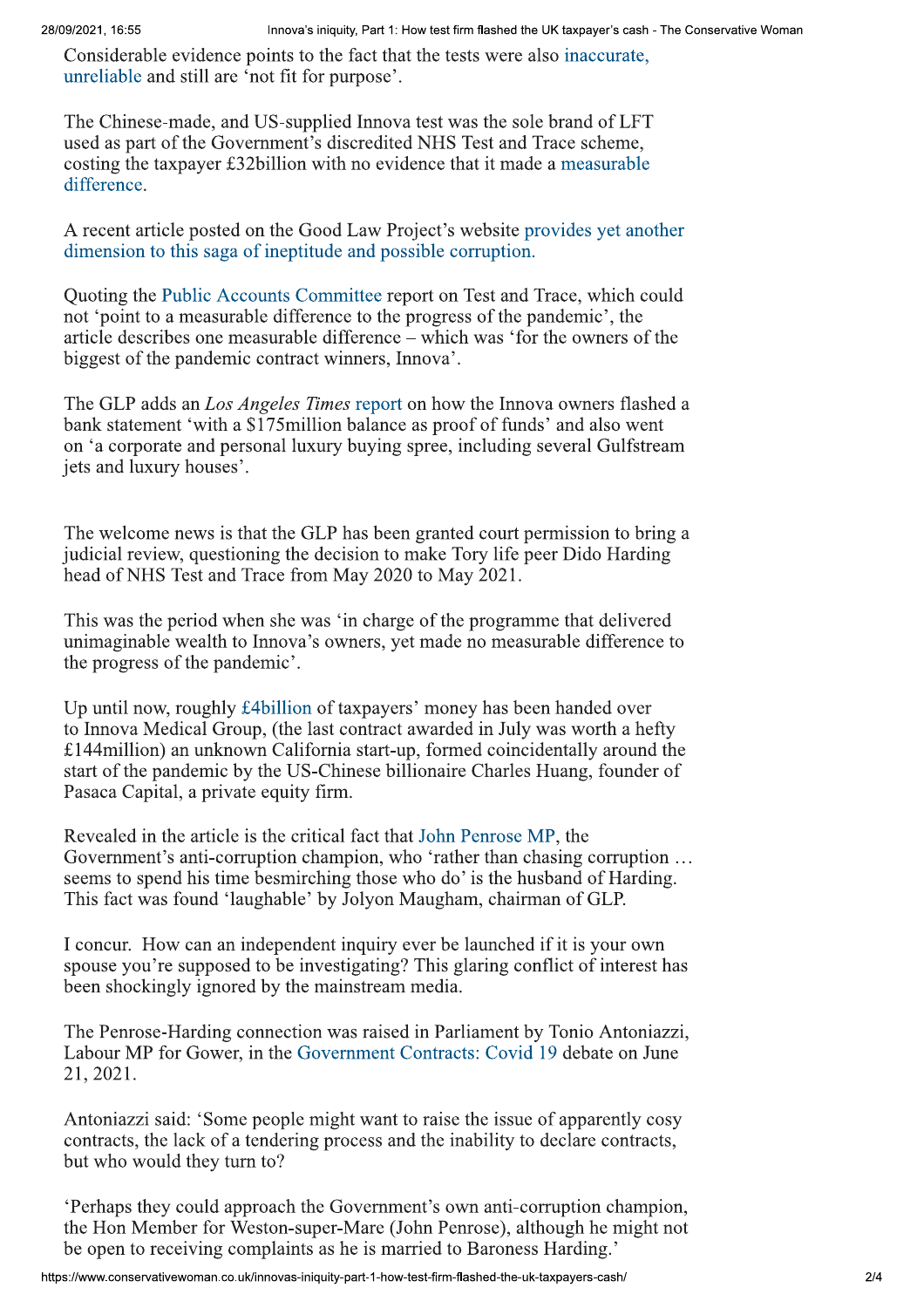Innova's iniquity, Part 1: How test firm flashed the UK taxpayer's cash - The Conservative Woman<br>uit of the rampant Test and Trace corruption and for<br>tion to the lucrative contracts made to the owners of<br>*eles Times*, when I welcome the GLP's pursuit of the rampant Test and Trace corruption and for drawing the public's attention to the lucrative contracts made to the owners of Innova.

According to the *Los Angeles Times*, when a real estate agent asked for proof of payment from one of the Innova executives, he waved the company's bank statement showing a deposit of \$128 million from the UK government.

Maugham, however, reveals only a fraction of the scandals surrounding the Innova lateral flow test, which I believe is one of the most (of several) fraudulent Covid schemes that's gone on at a catastrophic cost to the UK public.

In my investigative report I revealed the many Innova anomalies, such as the drastic changes the DHSC made to the instructions for use of the test. Essentially, this involved repurposing the test from being intended only for use by laboratory-trained professionals on symptomatic patients (those showing symptoms), as laid out in the original manufacturer's instructions, to being used by anyone over the age of 12 with no symptoms (asymptomatic).

The false justification given for using Innova as the sole supplier without a call for competition (bypassing the standard tendering process) was that it was in accordance with Article 32 of the contract conditions: 'Innova are the only available supplier of home use lateral flow tests for Covid-19 as there is surrently no other supplier whose Covid-19 tests are authorised by the relevant regulator, the Medicines and Healthcare products Regulatory Agency, for selftest use in the UK.'

The existing link I had used as my source in Part 2 of my original report now gives this message: 'This content has been deleted, doesn't exist, or can't be previewed.' There could be a legitimate technical reason, of course  $-$  or perhaps it might be the case of covering up the evidence.

Article 32 is not true, because there were other LFTs, some even UK-made, that passed the evaluation process at the same time as Innova and were granted MHRA approval very soon after.

Thanks to an anonymous source, there is yet another scandal that's been drawn to my attention in connection with the executives at Innova Medical Group.

Daniel Elliott, the CEO of Innova and President/Partner of Pasaca Capital, was the former CEO of EnerBlu, the now-bankrupt battery manufacturer.

In late 2017, Enerblu announced plans to invest \$400million for a new battery manufacturing plant in Pikeville, Kentucky, creating 875 jobs. Kentucky officials approved \$30 million in tax incentives and pledged millions in grants.

However, the only thing to materialise from the new plant proposal were lawsuits launched against the executives at EnerBlu, many whom happen to sit on the board at Innova and Pasaca Capital, including Daniel Elliott and Darin Marino.

The Florida investor group Dapco invested \$3 million into the development of the proposed EnerBlu plant. But, according to its representative, all it got in return was 'a bogus Eastern Kentucky battery plant that was never more than drawings on a piece of paper'.